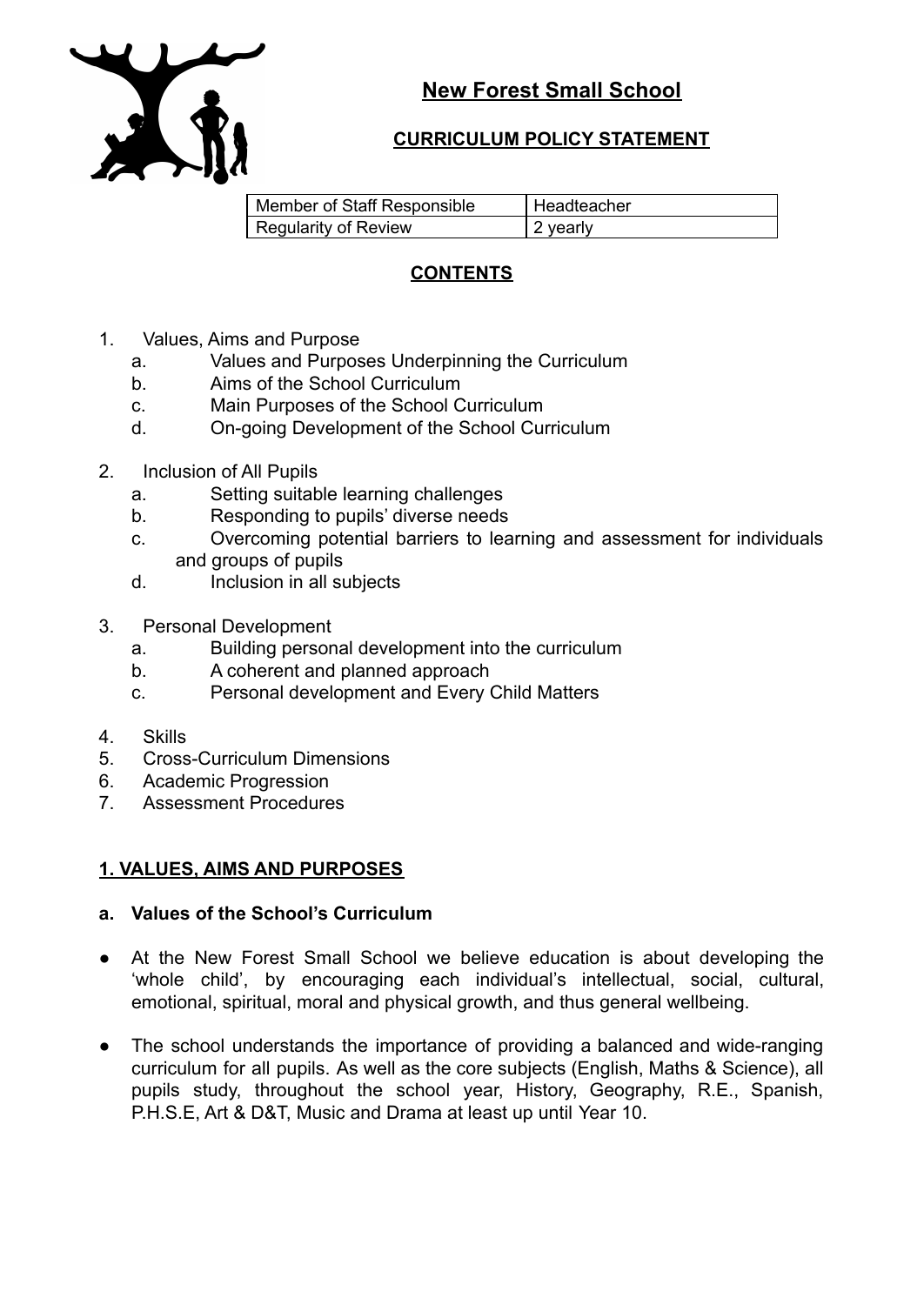- We believe education is also a route to equality of opportunity and inclusion for all, a healthy and just democracy, a fair and productive economy based on sustainable development. Our curriculum is specifically designed to reflect the values and attributes that contribute to these ends. These include valuing and respecting ourselves, our families and other relationships, the wider groups to which we belong, the diversity in our society and the environment in which we live.
- Education should also reaffirm our commitment to the virtues of truth, justice, equality, honesty, trust and belonging.
- The school actively promotes the universal and 'British' values of democracy, individual liberty, the rule of law and tolerance of different belief systems. These fundamental, humanistic ideals are developed across all subjects and form the basis of many class discussions. They also inform the way we teach subjects such as History, English, PHSE, Psychology and Geography. For example in History we study the evolution of these values, including the challenges and dangers that these values have faced in the past and in the present both from within and without.
- Education must enable us to respond positively to the opportunities and challenges of our rapidly changing world. This means preparing children for life in the 21<sup>st</sup> century, enabling them to navigate its risks mindfully and benefit from what it can offer (e.g. understanding online safety, on the one hand, and the power of information and communication technologies as a force for positive social, environmental and economic change, on the other).

### **b. Aims of the School Curriculum**

The curriculum offers pupils a thorough, fun and stimulating journey, which aims to inspire in the children a joy of learning and lead them towards self-discovery. Our school curriculum aims to develop in each child a joy of learning. We believe lessons should be engaging, stimulating and challenging to encourage the best possible progress and highest attainment for each pupil. To achieve this it is essential to work with the child's natural skills and learning methods by carefully observing and responding to the unique nature of each individual child.

We work with each child's strengths, interests and experiences in order to develop their self-confidence, their ability for self-exploration and their effectiveness at collaborative exploration.

- Our fundamental aim is to help each child to think independently, to be able to read between the lines, to question, to enquire, to see the bigger picture and to make connections with their own lives and the wider world. The aim of the curriculum here is not only to develop rational, inquisitive minds but importantly minds that are equipped with an emotional and social intelligence.
- The curriculum is modern and holistic in content within a humanist moral framework.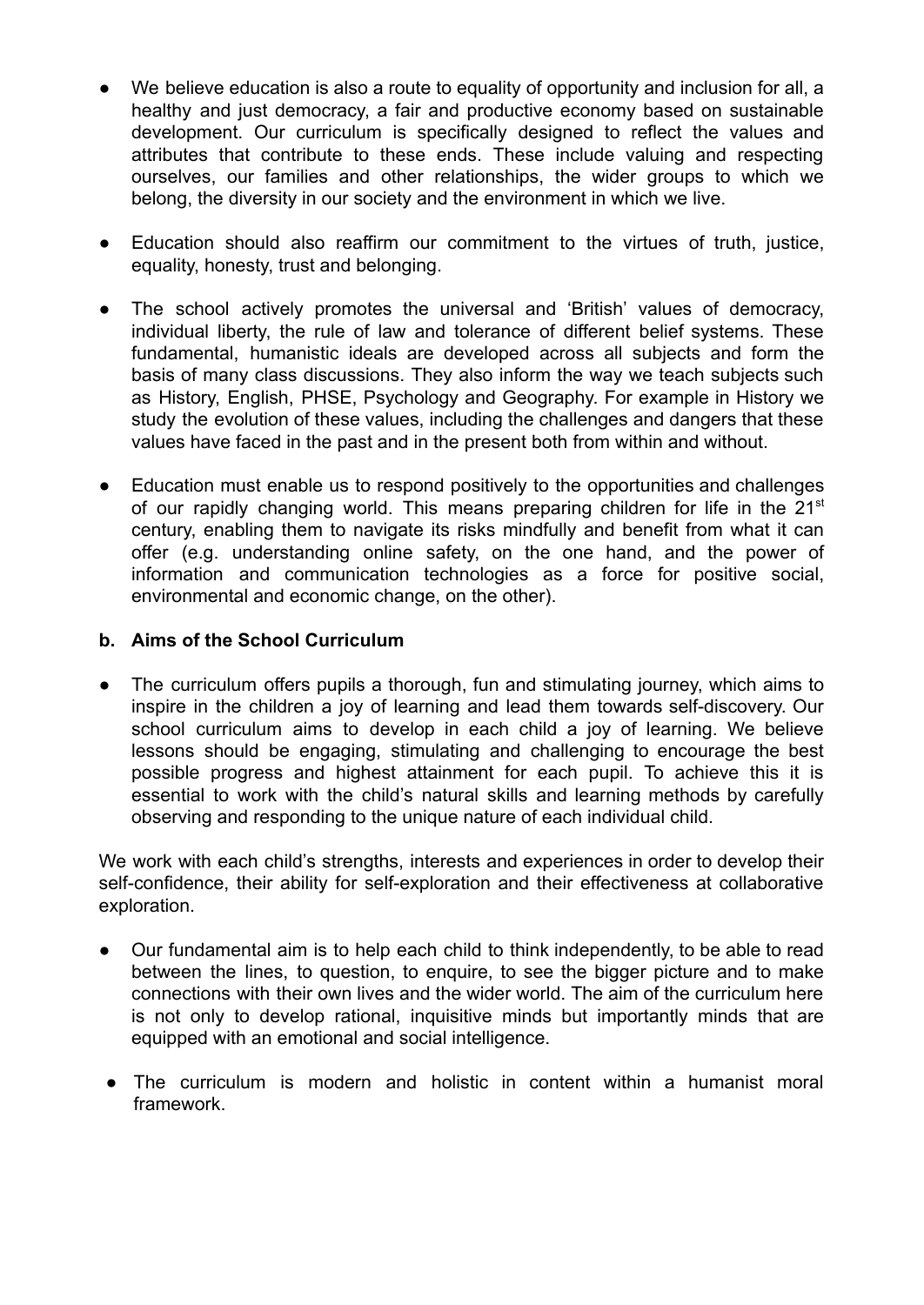- The curriculum is carefully designed to help build strong foundations in the Kindergarten years – good social skills, good practical skills, good concentration, self-confidence and the desire to learn and discover.
- The curriculum offers high academic standards in the Primary Classes within a relaxed but stimulating environment.
- The curriculum is taught in an active rather than passive fashion, using art, music, drama and other activities to bring the subjects to life.
- The curriculum is also 'taught' through in depth discussions between the whole class and teacher – provoking thought, self-discovery and a genuine understanding.
- All subjects and topic areas of the curriculum are treated as inter-connected, as well as being connected to everyday life.
- The curriculum offers an education 'in context'; helping the child to also understand the context and history of each topic area.
- The curriculum is designed to be flexible and ever changing, operating within a flexible timetable.
- The curriculum is set up to take into account the individual and unique needs of each child. In particular, we recognise that children with special educational needs, long-term medical conditions, disabilities, protected characteristics under the Equality Act, child protection issues, or other challenging circumstances (e.g. young carers) are likely to require additional support to help them achieve their full potential. We are committed to working with other agencies, where appropriate, to achieve this (e.g. through Education, Health and Care Plans).
- Assessment procedures within the curriculum are designed for the children and are therefore fun as well as challenging. In the Primary Classes, assessment criteria are based on the school's own Framework of Aims (happiness, confidence, personal awareness, social awareness, emotional intelligence, tolerance and respect for all, free thinking, physical skills, and academic skills), while in the Secondary Classes, they are based on National Curriculum targets.
- Although thorough and challenging, the curriculum is there to provide quality rather than just quantity.
- The school curriculum is also designed to develop the pupil's sense of identity through knowledge and understanding of the social, cultural, moral and spiritual heritages of Britain's multicultural society and of the local, national, European and global dimensions of their lives.
- Each child is encouraged to appreciate human aspirations and achievements in aesthetic, scientific, technological and social fields, whilst prompting a personal response to a wide range of experiences and ideas.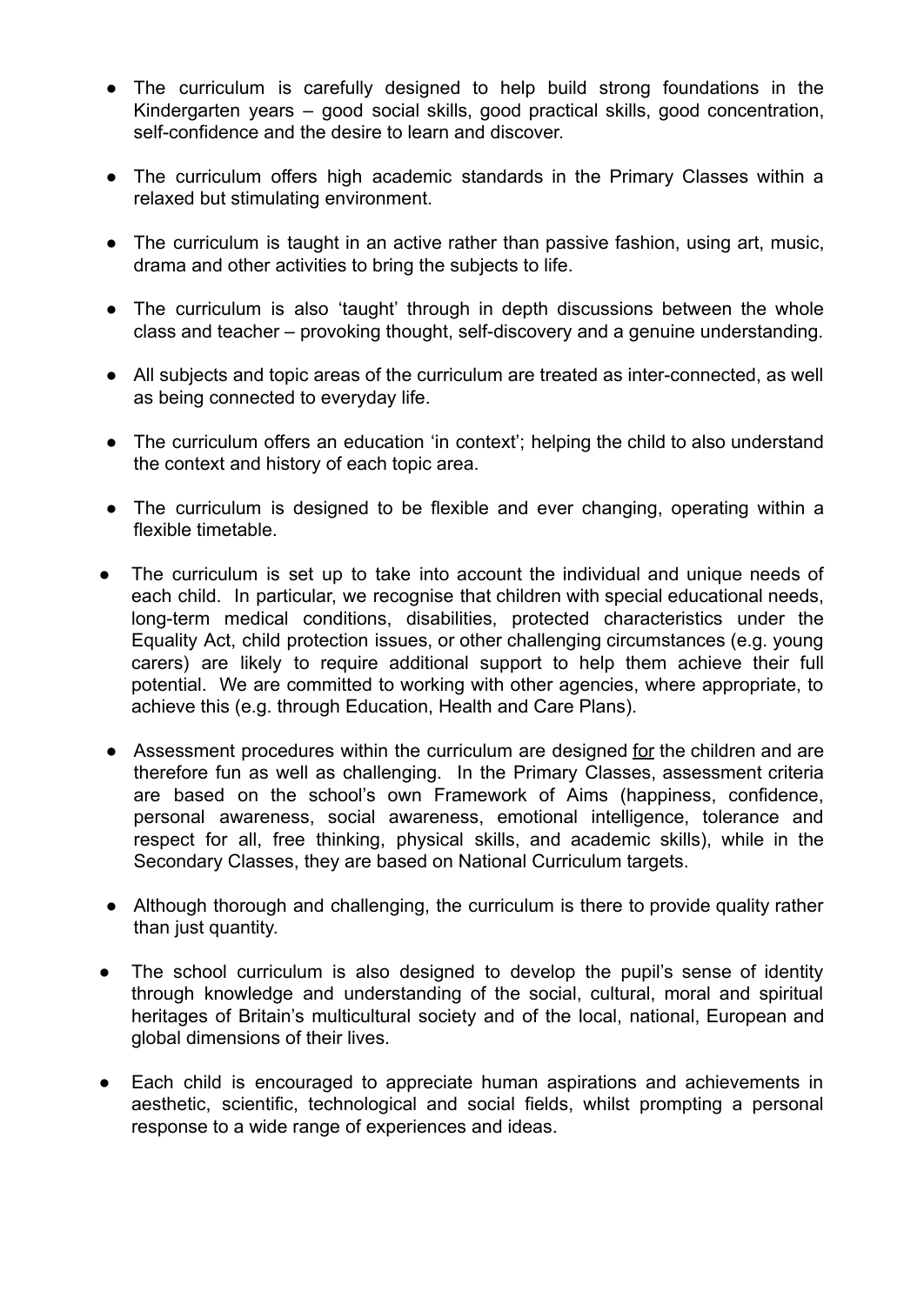- By providing rich and varied contexts for pupils to acquire, develop and apply a broad range of knowledge, understanding and skills, our curriculum enables pupils to think creatively and critically, to solve problems and to make a difference for the better.
- The curriculum provides each child with the opportunity to become creative, innovative, enterprising and capable of leadership, thus equipping each child with the skills and confidence, which will underpin both their success in, and enjoyment of, life.
- The curriculum also develops their physical skills and encourages them to recognise the importance of pursuing a healthy lifestyle and keeping themselves and others safe.
- The curriculum ensures that every child has a clear understanding of the digital environment of the 21<sup>st</sup> century, online safety risks and how to avoid or mitigate them, and the benefits that can be gained from safe and appropriate use of information and communication technologies.
- The school curriculum promotes pupils' spiritual, moral, social and cultural development and, in particular, develops principles for negotiating the boundaries between appropriate and inappropriate behaviour as well as understanding the many different cultural, historical and social nuances which make up those boundaries.
- The school curriculum incorporates a balanced presentation of political views and empower children to make their own choices, while also strongly emphasising that bullying, violent extremism and acts of terrorism are never acceptable under any circumstances and promoting an understanding of mutually respectful debate and non-violent conflict resolution where required.
- We aim to develop the child's knowledge, understanding and appreciation of their own and different beliefs and cultures, and how these influence individuals and societies.
- The school curriculum aims to develop pupils' integrity and autonomy and help them to be responsible and caring citizens capable of contributing to the development of a just society.
- The curriculum promotes equal opportunities, enables pupils to challenge discrimination and stereotyping (including unconscious bias), and aims to create a community in which everyone feels respected, understood and welcomed.
- The curriculum aims to develop their awareness and understanding of, and respect for, the environments in which they live, and secure their commitment to sustainable development at a personal, local, national and global level. It also helps to equip pupils as consumers to make informed judgments and independent decisions and to understand their responsibilities and rights.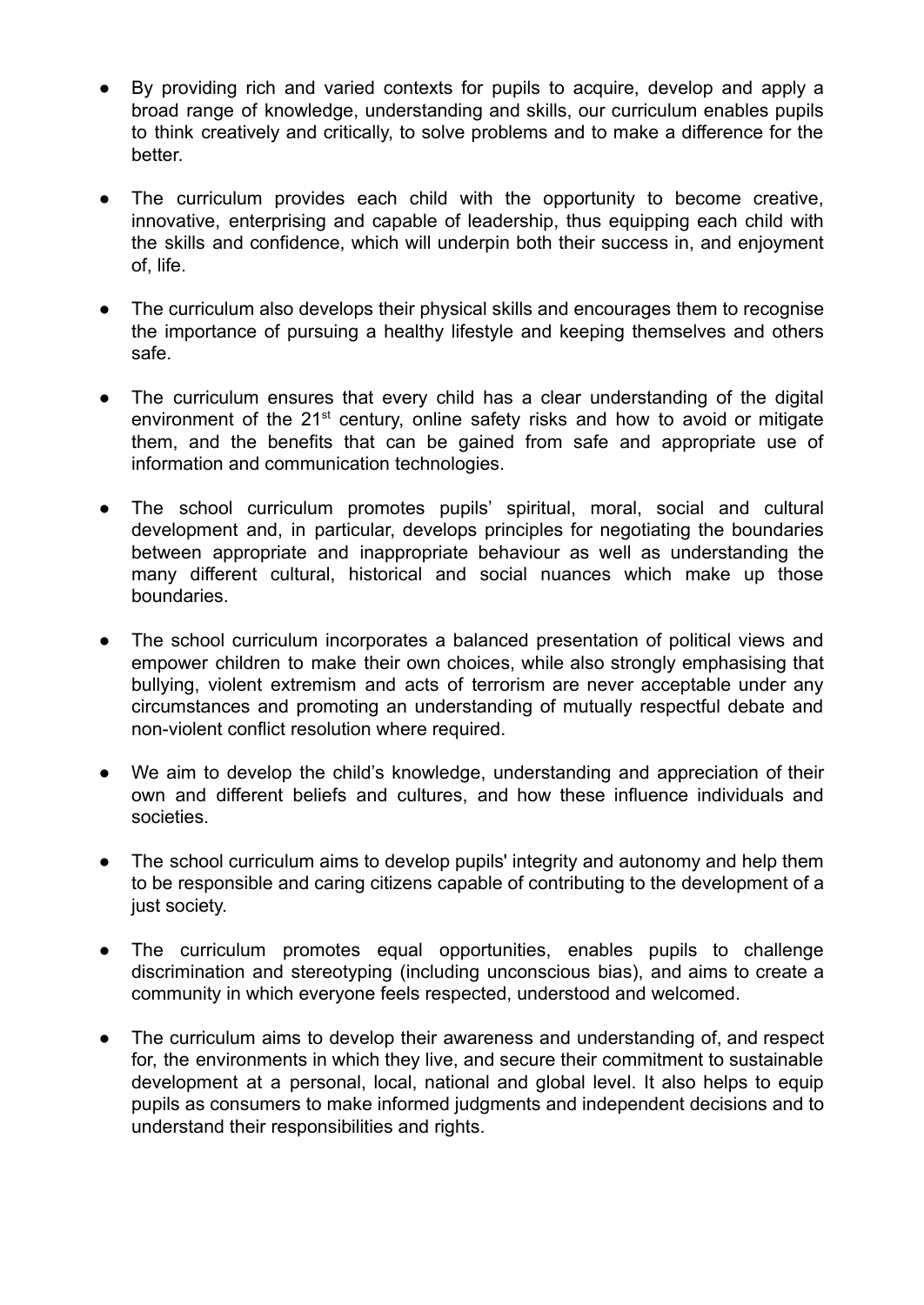- The school curriculum promotes pupils' self-esteem and emotional wellbeing and helps them to form and maintain worthwhile and satisfying relationships, based on respect for themselves and for others, at home, school, work and in the community.
- The curriculum aims to develop each child's ability to relate to, and empathise with, others.
- The curriculum is designed to effectively enable pupils to respond positively to opportunities, challenges and responsibilities, to manage risk and to cope with change and adversity.
- We aim to prepare pupils for the next steps in their education, training, employment and life and equip them to make informed choices at school and throughout their lives, enabling them to appreciate the relevance of their achievements to life and society outside school, including leisure, community engagement and employment.
- To effectively achieve these aims of our curriculum we always try to work in collaboration with the individual needs of each child, with families and the local and global community.
- We believe that the essential prerequisite for effectively achieving these aims is to deliver our curriculum within a small-scale, child-centred educational environment, which is best suited to ensuring that every child has a genuine opportunity to fulfil their full intellectual, social, moral, creative, spiritual and physical potential.

## **c. Purposes of the School Curriculum**

#### **To establish an entitlement**

• The School Curriculum secures for all pupils - irrespective of social background, culture, language ability, race, religion or belief or the lack of it, sex, sexual orientation, gender reassignment, pregnancy or maternity, differences in ability and disabilities - an entitlement to a number of areas of learning and to develop knowledge, understanding, skills and attitudes necessary for their self-fulfillment and development as active and responsible global citizens.

#### **To establish standards**

● The School Curriculum makes expectations for learning and attainment explicit to pupils, parents and teachers, and establishes fundamental standards for the performance of all pupils in the subjects it includes. These standards can be used to set targets for improvement, measure progress towards those targets, and monitor and compare performance between individuals, groups and schools. However these standards are not rigidly imposed but take careful consideration of the particular and unique needs and history of each child.

#### **To promote continuity and coherence**

● The School Curriculum contributes to a coherent framework that promotes curriculum continuity and is sufficiently flexible to ensure progression in pupils'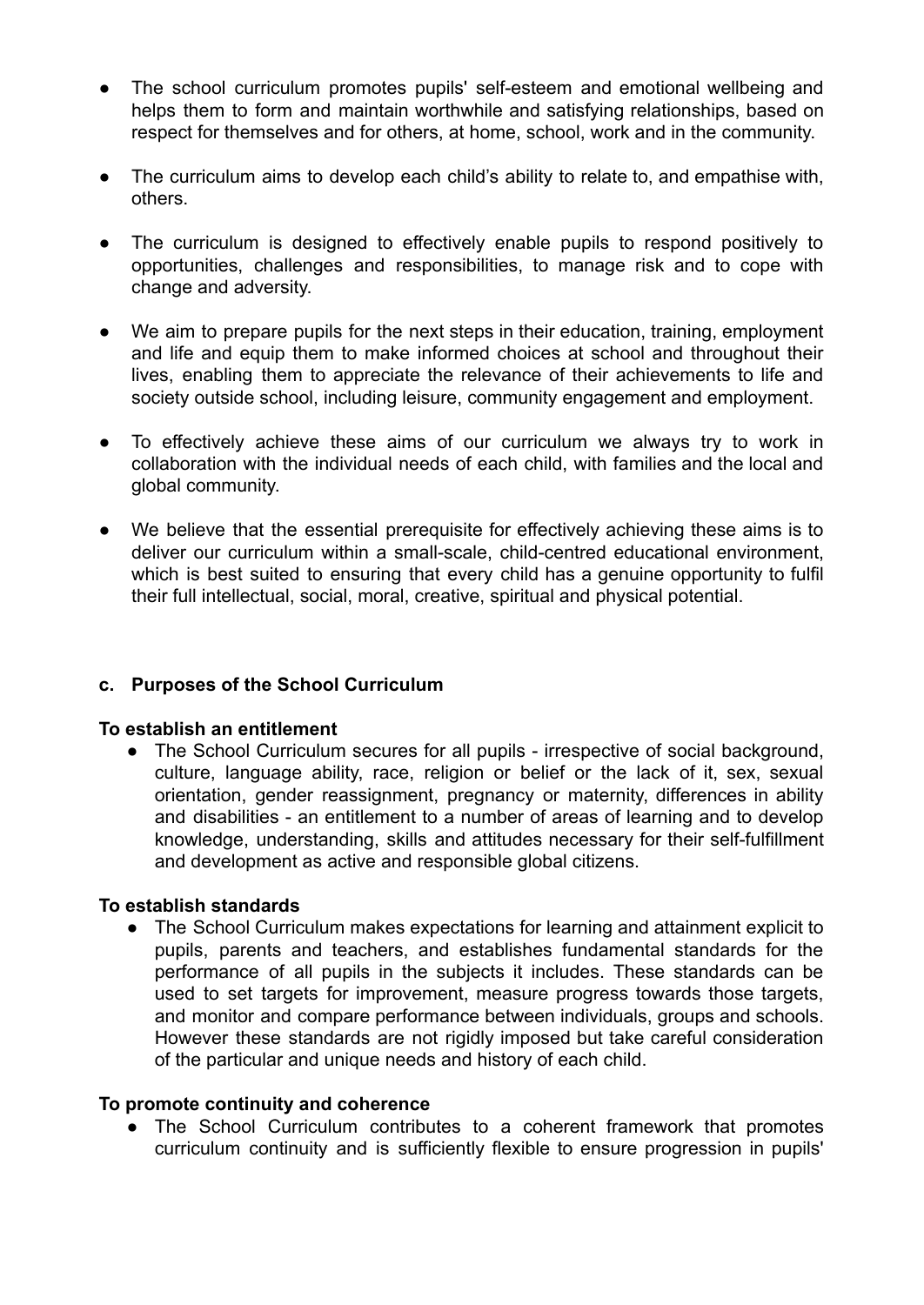learning. It facilitates the transition of pupils between schools and phases of education and provides a foundation for lifelong learning.

### **To establish an education for all**

● To ensure entitlement for all pupils to a broad, balanced, modern and holistic curriculum that offers continuity and coherence and secures high standards.

### **To raise attainment**

● To raise attainment in all subjects, through careful consideration and understanding of each child's needs and learning methods.

### **To provide a thorough curriculum**

● To induct pupils into the essential knowledge, skills and discourse of subject disciplines and to develop specialisms appropriate to aptitude.

### **To prepare pupils for their future**

● To equip children with the essential social, intellectual and moral awareness that will prepare them for the further and higher education, for the world of employment and for their future self-confidence and well being.

#### **To increase awareness of community**

● To help pupils become more aware of, and engaged with, their local, national and global communities. The School Curriculum helps children become fully aware of both the differences and similarities of their communities within a fundamental framework of empathy, tolerance and understanding.

#### **To encourage self-responsibility**

● The School Curriculum aims to encourage pupils to develop a strong sense of self-responsibility, to take responsibility for their actions, their emotions and their own health and safety, by being able to make informed choices based on an appreciation of the benefits and risks inherent in the choices they make.

## **d. Ongoing Development of the School Curriculum**

The School Curriculum is specifically designed to remain flexible in the Primary Classes whilst retaining its core values. This flexibility is essential to allow the school to respond to topical issues and changes in society and the world at large. In the Secondary Classes the curriculum is always subject to the latest changes to GCSEs as well as addressing the key issues in our ever changing world.

As a school, which prides itself on its ability to meet the individual needs of each child, the curriculum itself can also be adapted to the changing needs of our pupils.

• The curriculum is used as a thorough, academic guide, which nevertheless allows for due flexibility and the ability to change and adapt.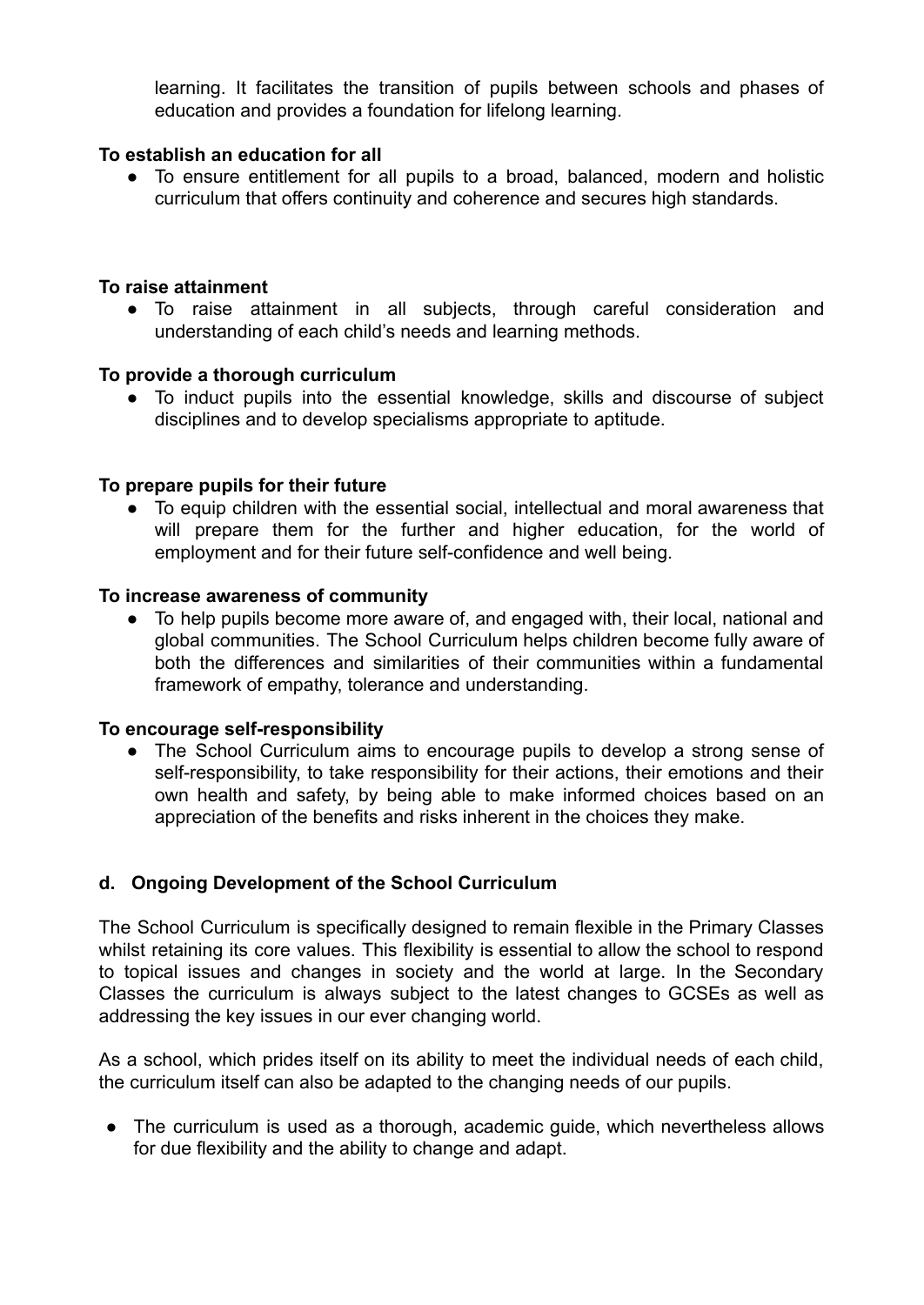- The teacher may adapt the curriculum to meet the children's needs, interests and abilities at the time, whilst always ensuring that key areas are covered.
- The curriculum is attached to a term-by-term framework. However, if the class is particularly engrossed in a specific topic area, it will be given more time. This allows the children to experience the rewarding nature of 'in depth learning'.
- Interesting topical issues are always given space within the curriculum, whether they are issues raised by the class, the media or world events. Consequently the curriculum is ever evolving.
- When certain topic areas within a subject are taught in depth or when new, topical areas are added to the curriculum, it can mean that other, less important or relevant areas receive less treatment or are not studied. However it is to be understood that the fundamental purpose of the school's curriculum is to provide an education based on quality rather than quantity.

## **2. INCLUSION OF ALL PUPILS**

## **a. Addressing Individual Needs**

- As a small school with small classes we are in an excellent position to address the unique needs of each child. With a flexible curriculum we are able to tailor the curriculum for the benefit of each individual.
- All pupils may receive individual tuition where appropriate. This may because a child is struggling in a particular subject but equally it can be because a high academic achieving child requires extra challenges.
- The composition of classes is based on ability in each subject. Pupils who have advanced ability in certain subjects are able to fulfil their potential in an 'older' class, whereas pupils who are struggling in certain subjects are able to shine in 'younger' classes more suited to their particular needs and ability at the time. As a small school, the children all mix freely between the ages, so there is no stigma attached to a pupil attending a 'younger' class in certain subjects.
- Where there is a broad mixture of ages and abilities in certain classes and subjects the teacher divides the class into appropriate groups during 'small group work' midway through the lesson. When the range of abilities is impossible to bridge the teacher will divide the class into two groups, setting work for group A whilst teaching group B. Midway through the lesson the teacher will then set work for group B and work with group A.

## **b. Setting suitable learning challenges**

● We aim to give every pupil the opportunity to experience success in learning and to achieve as high a standard as possible. The school curriculum programmes of study set out what most pupils should be taught at each key stage – but we teach the knowledge, skills and understanding in ways that suit our particular pupils' abilities at any given time. This may mean choosing knowledge, skills and understanding from earlier or later key stages so that individual pupils can make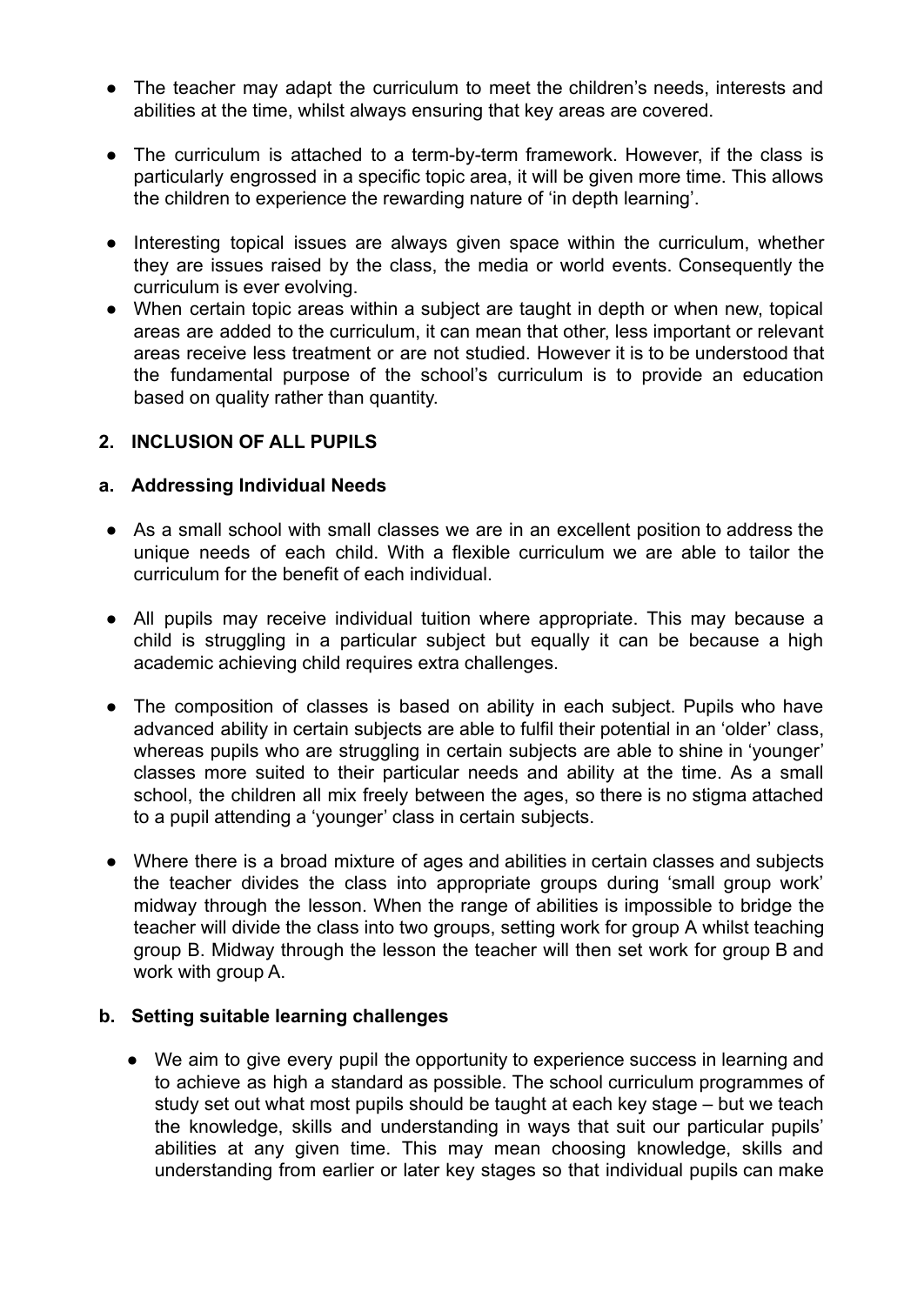progress and show what they can achieve. Where it is appropriate for pupils to make extensive use of content from an earlier key stage, there may not be time to teach all aspects of the age-related programmes of study. A similarly flexible approach is applied to take account of any gaps in pupils' learning resulting from missed or interrupted schooling (for example, that may be experienced by travelers, refugees, those in care or those with long-term medical conditions, including pupils with neurological problems, such as head injuries, and those with degenerative conditions).

- For pupils who have been traumatised by previous experiences or schooling and need to follow a gentler pace, provision is made to ensure these pupils receive time in the school day to rebuild their confidence and enthusiasm for learning. In certain circumstances this may lead to a reduction in homework, a lessening of written work in class or attendance on a flexi-schooling basis with some of the child's education being delivered at home by parents/carers or contracted tutors. However these provisions are carefully monitored and regularly reviewed by staff in consultation with the pupil and parents and in accordance with the school's Attendance Policy, which sets out the requirements for flexi-schooling to ensure that every child receives the equivalent of a full-time education. Flexi-schooling arrangements are reviewed on a regular basis and the best interests of the child are always paramount.
- For pupils whose attainments fall significantly below the expected levels at a particular key stage, a much greater degree of differentiation is necessary. In these circumstances, teachers may need to use the content of programmes of study as a resource or to provide a context, in planning learning appropriate to the age and requirements of their pupils. Teachers may also need to work with outside agencies and professionals to ensure that the needs of these pupils are met, e.g. through Education, Health and Care Plans, as discussed in more detail below.
- For pupils whose attainments significantly exceed the expected level of attainment within one or more subjects during a particular key stage, teachers plan suitably challenging work. As well as drawing on work from later key stages or higher levels of study, teachers may plan further differentiation by extending the breadth and depth of study within individual subjects or by planning work that draws on the content of different subjects.

#### **c. Responding to pupil's diverse learning needs**

● When planning, teachers set high expectations and provide opportunities for all pupils to achieve, including boys and girls, pupils with special educational needs, pupils from all social and cultural backgrounds, pupils from different ethnic groups including travelers, refugees and asylum seekers, and those from diverse linguistic backgrounds. We are aware that pupils bring to the school different experiences, interests and strengths, which will influence the way in which they learn. Teachers plan their approaches to teaching and learning so that pupils can take part in lessons fully and effectively.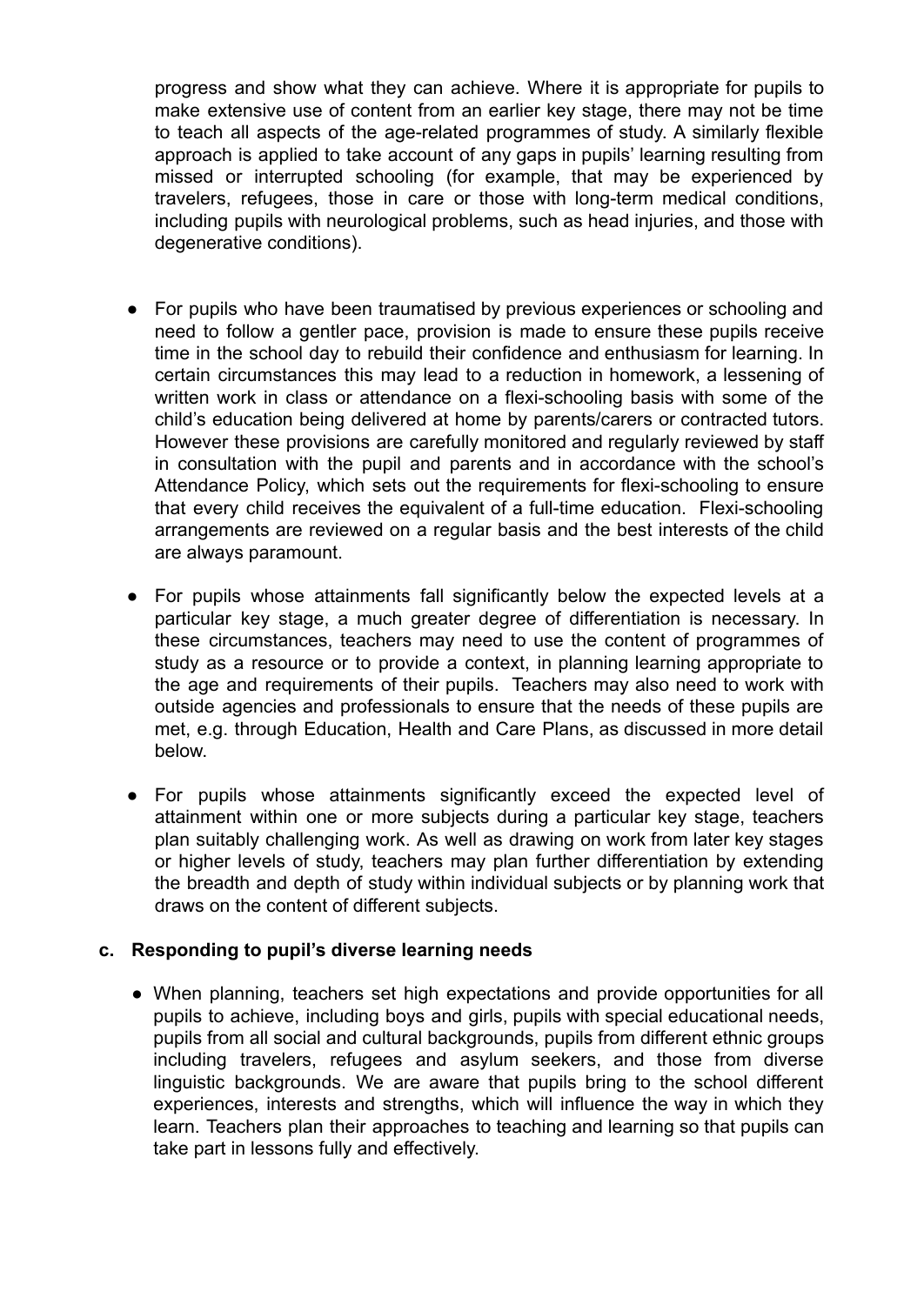- To ensure that we meet the full range of pupils' needs, all staff are aware of the requirements of the Equality Act 2010 that covers disability, race, religion/belief or the lack of it, sex, sexual orientation, gender reassignment, pregnancy and maternity, and have received systematic training on protecting pupils from direct and indirect discrimination, harassment and victimization.
- Teachers take specific action to respond to pupils' diverse needs by creating effective learning environments, securing pupils' motivation and concentration, providing equality of opportunity through teaching approaches tailored to different learning styles, using appropriate assessment approaches, and setting flexible targets for learning.
- We also trust that if all of the above is set in place individual children will invariably begin to fulfill their potential. Targets for learning are not `written in stone' and take into consideration that each child learns at a different pace.

### **d. Overcoming potential barriers to learning and assessment for individuals and groups of pupils**

A minority of pupils will have particular learning and assessment requirements which go beyond the provisions described above and, if not addressed, can create barriers to learning. These requirements are likely to arise as a consequence of a pupil having a special educational need or disability or may be linked to a pupil's progress in learning English as an additional language.

### **Pupils with special educational needs**

● Curriculum planning and assessment for pupils with special educational needs takes account of the type and extent of the difficulty experienced by the pupil. Teachers encounter a wide range of pupils with special educational needs, some of whom will have disabilities. In many cases, the action necessary to respond to an individual's requirements for curriculum access is be met through greater differentiation of tasks and materials, consistent with school-based intervention as set out in the SEN Code of Practice. A smaller number of pupils may need access to specialist equipment and approaches or to alternative or adapted activities, consistent with school- based intervention augmented by advice and support from external specialists as described in the SEN Code of Practice or, in exceptional circumstances, with an Education, Health and Care Plan. Teachers, where appropriate, work closely with representatives of other agencies who may be supporting the pupil.

We provide access to learning for pupils with special educational needs by:

- a. Providing for pupils who need help with communication, language and **literacy**
- b. Planning, where necessary, to develop pupils' understanding through the use of all available senses and experiences
- c. Planning for pupils' full participation in learning and in physical and practical activities
- d. Helping pupils to manage their behaviour effectively and safely and, at key stage 4, to prepare for adult life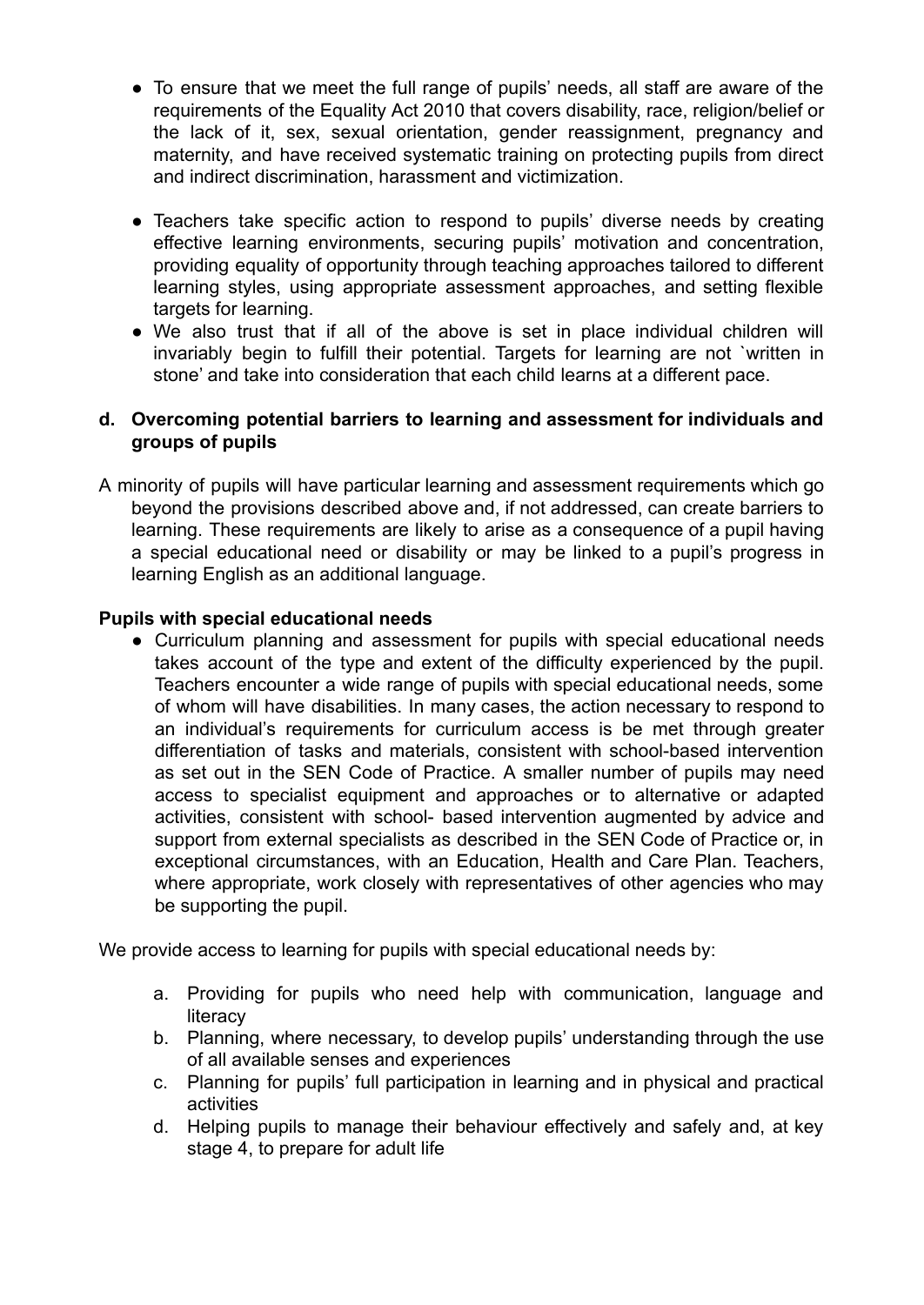e. Helping individuals to manage their emotions, particularly trauma and stress, and to take part in learning

### **Pupils with disabilities**

- Not all pupils with disabilities will necessarily have special educational needs. Many pupils with disabilities learn alongside their peers with little need for additional resources beyond the aids which they use as part of their daily life, such as a wheelchair, a hearing aid or equipment to aid vision. Teachers take action, however, in their planning to ensure that these pupils are enabled to participate as fully and effectively as possible within the school curriculum. Potential areas of difficulty are identified and addressed at the outset of work, without recourse to formal provisions for disapplication.
- The school takes specific action to enable effective participation of pupils with disabilities by:
	- a. Planning appropriate amounts of time to allow for the satisfactory completion of tasks
	- b. Planning opportunities, where necessary, for the development of skills in practical aspects of the curriculum
	- c. Identifying aspects of programmes of study and attainment targets that may present specific difficulties for individuals.

### **Pupils who are learning English as an additional language**

- Pupils for whom English is an additional language have diverse needs in terms of support necessary in English language learning. Planning takes account of such factors as the pupil's age, length of time in the country, previous educational experience and skills in other languages. Careful monitoring of each pupil's progress in the acquisition of English language skills and of subject knowledge and understanding is necessary to confirm that no learning difficulties are present.
- The ability of pupils for whom English is an additional language to take part in the curriculum may be ahead of their communication skills in English. Consequently teachers plan learning opportunities to help pupils develop their English and aim to provide the support pupils need to take part in all subject areas.
- The school takes specific action to help pupils who are learning English as an additional language by:
	- a. Developing their spoken and written language
	- b. Ensuring access to curriculum and to assessment

#### **e. Inclusion in all subjects**

To overcome any potential barriers to learning in all subjects, some pupils may require:

• Support to access text, such as through prepared recordings, particularly when working with significant quantities of written materials or at speed.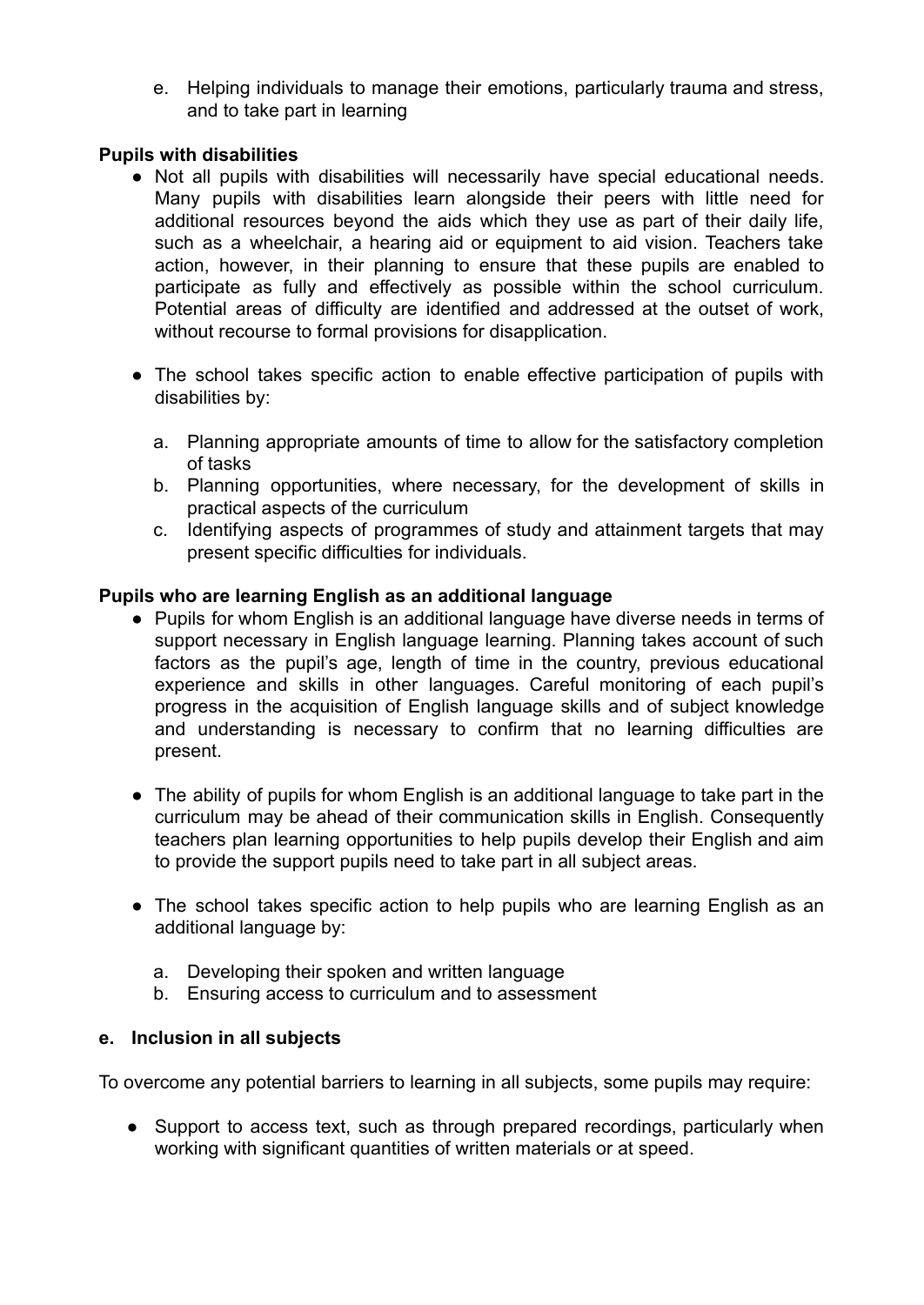- Help to communicate their detailed ideas in tasks that require extended writing, through alternative communication methods such as the use of ICT or speech, to allow them to demonstrate their understanding and to maintain their concentration and motivation.
- Non-visual means to access sources of information when undertaking enquiries into each subject.

Where such provisions are required to help pupils to achieve their potential in GCSE examinations, we will ensure all relevant preparations are made in a timely fashion and that the school provides adequate rooms and invigilators for pupils who need a reader and/or scribe.

## **Options for GCSEs**

In the GCSE class students will be taking options for their GCSEs this may include them dropping some subjects. Up until this class no children will be permitted to drop subjects but instead will be supported to access all subjects in line with this and other policies. This is to ensure that they have access to a broad and balanced curriculum.

### **3. PERSONAL DEVELOPMENT**

#### **Building personal development into the curriculum**

Personal development is an essential aspect of the New Forest Small School's curriculum. The Schemes of Work provide opportunities to plan sequences of work, learning outcomes and teaching approaches that support personal development through Every Child Matters outcomes.

#### **a. Enjoy and Achieve**

Through becoming self-aware and self-managing pupils will -

- Develop a positive sense of their own identity and self-esteem.
- Be able to enjoy life and be positive about its challenges.
- Use their imagination and creativity to develop new ideas, insights and new ways of doing things.
- Learn to assess their skills, achievement and potential to set personal goals, negotiating and planning ways to meet them.
- Understand that achievement is life-long and that there are different ways to succeed.
- Aim to achieve personal excellence, enjoy learning and be motivated to achieve their best.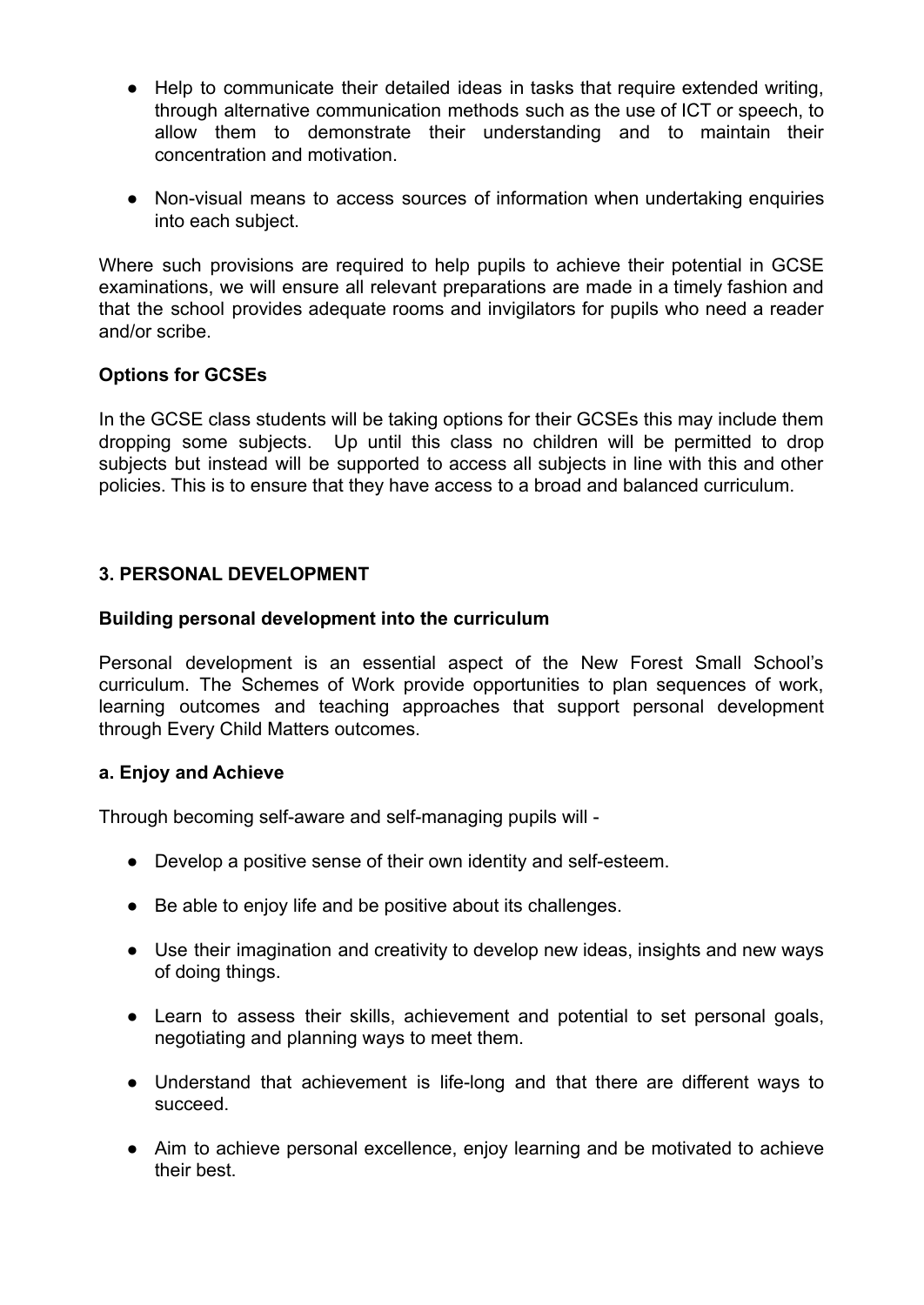# **b. Be Healthy**

Pupils will understand -

- How to look after their physical, emotional and sexual health.
- That they can and should make positive choices and take sensible actions to avoid harmful choices.
- The consequences that some decisions might have on their health and that of others and how to deal with illness, in themselves and others.

# **c. Stay Safe**

Through learning how to make informed and responsible choices, pupils will –

- Understand how to identify risks, minimise them and deal with them in different situations and be able to make safe choices.
- Develop the confidence to take on new experiences and ideas safely.
- Identify the dangers in new and different choices in a changing technological world and be able to use information and communication technologies safely.
- Develop skills such as negotiation and assertiveness, to resist unhelpful pressure.
- Recognise when they need to involve an adult to assure their own or someone else's safety, and understand how to do so

## **d. Achieve Economic Wellbeing**

Pupils will be able to -

- Understand the qualities and skills needed for an adult and a working life.
- Handle uncertainty and respond positively to change.
- Make reasonable risk / reward assessments and act upon them in a variety of contexts, both personal and work-related.
- Understand about the global economy, the way business works and that there are different kinds of business.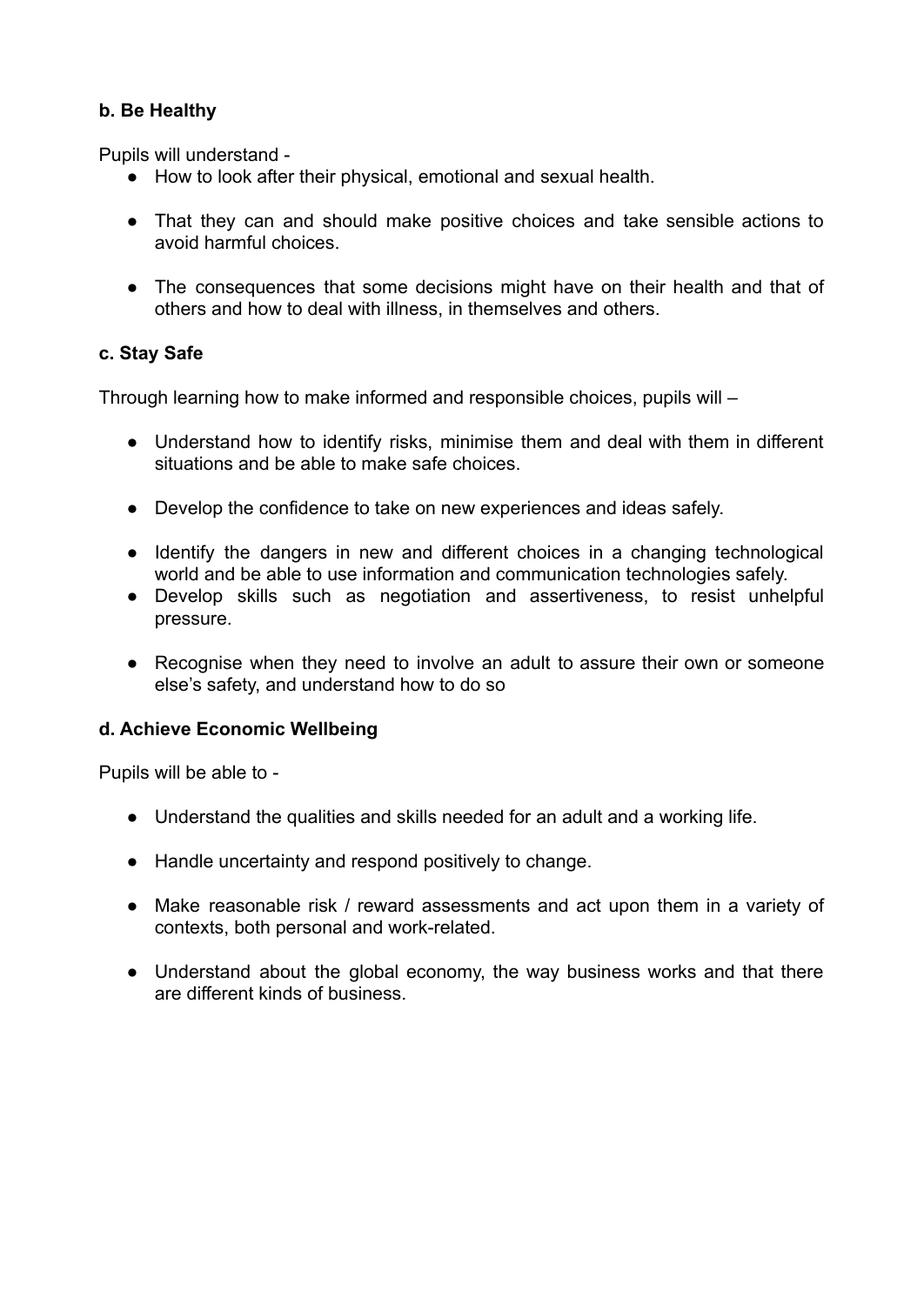## **e. Make a Positive Contribution**

Pupils will

- Understand the multiple roles individuals' play.
- Develop the skills and strategies to form effective relationships in a variety of roles.
- Know how to make a difference in a group, community or society.
- Know how to work effectively with a range of people of diverse cultures and backgrounds and understand the consequences of anti-social behaviour.

### **4. SKILLS**

### **a. General and Functional Skills**

The Curriculum provides pupils with a broad range of opportunities for developing different skills important for learning and for life beyond the classroom. Pupils are encouraged to apply their different skills in everyday situations as they spend time planning and developing their work, make choices and decisions, and think creatively and independently.

- Children are encouraged to always be flexible in their thinking, to see texts from a number of different perspectives, from conventional and alternative sources.
- There is plenty of opportunity for pupils to communicate effectively in class discussions, in-group activities as well as through their written work.
- Pupils are given broad scope to express themselves clearly and succinctly whilst developing their own point of views through careful analysis, reasoning and persuasion.
- The curriculum incorporates the development of many cross-curricular skills including skills essential to English, History, ICT, Geography, Science, Religious Education, Maths, PHSE and Art and Design. Although cross-curricular activities take place in each lesson, time is also given in the timetable for thematic days, activity weeks and events.
- Pupils are always encouraged to read and understand information and instructions, then to use this understanding to act appropriately, whilst always analysing how ideas and information are presented, evaluating their usefulness, accuracy and agenda.

## **b. PLTS**

The Curriculum also supports PLTS (Personal, Learning and Thinking Skills), whereby the pupils are able to develop the ability to become independent enquirers, creative and reflective thinkers, team workers, self-managers and effective participants.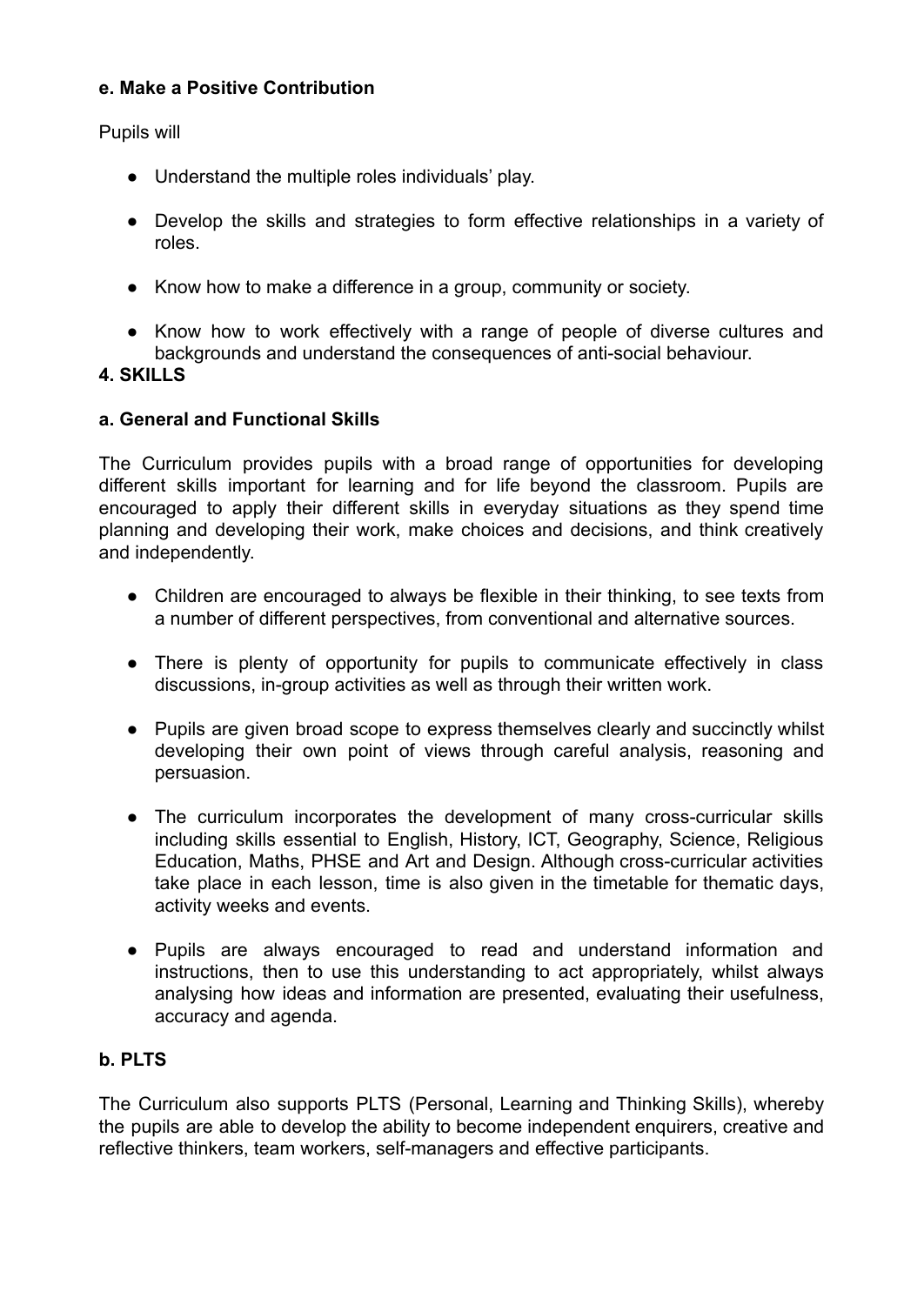### **i. Independent Enquirers**

To be successful in school and the world beyond the classroom pupils need to become independent enquirers who have the ability to explore, evaluate and challenge ideas and assumptions constructively. The key concept of critical understanding foregrounds these qualities by providing opportunities for pupils to analyse and make connections between texts, explore the ideas of others and develop their own. It requires independent enquirers who are able to look at information and judge its relevance, value and validity.

The Curriculum promotes all the skills of independent enquirers by developing pupils' abilities to:

- Develop their independence in reading and writing
- Explore, evaluate and challenge ideas and assumptions constructively
- Analyse and make connections between texts
- Explore the ideas of others and develop their own
- Identify questions to answer and problems to resolve
- Plan and carry out research
- Appreciate the consequences of decisions
- Explore events, issues or problems from different texts
- Analyse and evaluate information and judge its relevance and value
- Consider the influence of circumstances, beliefs and feelings
- Support conclusions, using reasoned arguments and evidence.

#### **ii. Creative Thinkers**

The key concept of creativity puts creative thinking at the heart of the curriculum. It emphasises extending young people's ability to use imagination, make fresh connections and use creative approaches in a range of different contexts. The curriculum encourages creative thinkers who can generate ideas and explore possibilities, connect their own and other people's ideas and experiences in inventive ways, and try out alternatives and new solutions. The key concept of competence and the key processes for speaking and listening and writing, with their focus on adaptability and the ability to make informed choices about effective ways to communicate, require creative thinkers who can adapt ideas as circumstances change.

#### **iii. Team Workers**

Pupils work confidently with others, adapting to different contexts and taking responsibility for their own part. They listen to and take account of different views. They form collaborative relationships, resolving issues to reach agreed outcomes. Pupils are given opportunity to adapt their behaviour to suit different roles and situations, including leadership roles; to show fairness and consideration to others; to take responsibility, showing confidence in themselves and their contribution and to provide constructive support and feedback for others.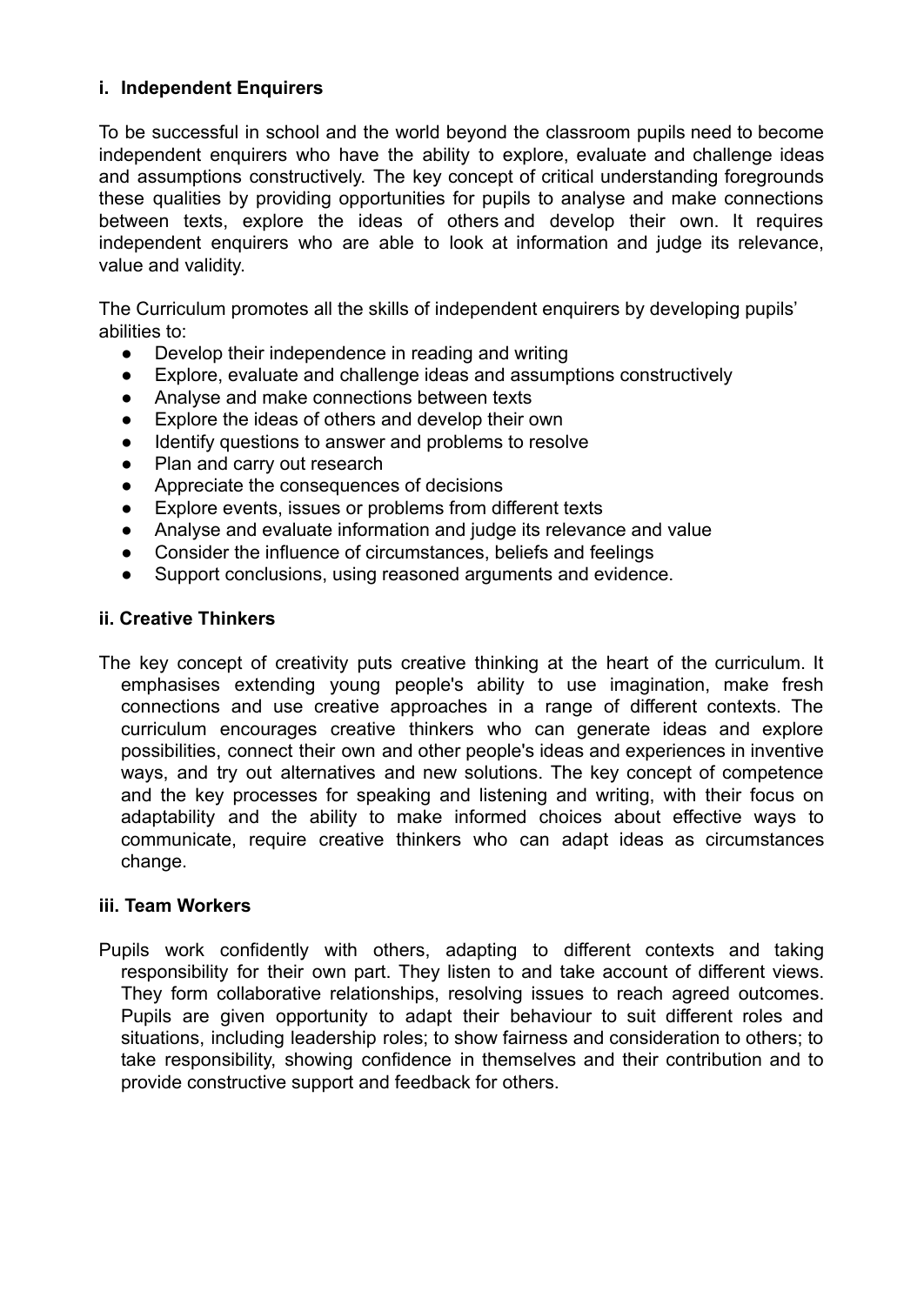#### **iv. Self-Managers**

Pupils are encouraged to organise themselves, showing personal responsibility, initiative, creativity and enterprise with a commitment to learning and self-improvement. They are encouraged to actively embrace change, responding positively to new priorities, coping with challenges and looking for opportunities. Pupils are taught to organise their time and resources efficiently and to deal with competing pressures, including personal and work-related demands. They are also encouraged to manage their emotions, and build and maintain relationships.

#### **v. Effective Participators**

Pupils are encouraged to actively engage with issues that affect them and the world around them. Pupils play a full part in the life of the school by taking responsible action to bring improvements for others as well as themselves. Pupils have opportunities to discuss at length issues of concern, seeking resolution where needed. They are assisted in presenting persuasive cases for action and in proposing practical ways forward and breaking these down into manageable steps. Pupils are shown how to influence others through negotiation and the balancing of diverse views to reach workable solutions as well as acting as advocates for views and beliefs that may differ from their own.

#### **vi. Reflective Learners**

- The curriculum provides opportunities for pupils to become reflective learners by helping them develop their evaluative skills. Pupils can apply this evaluation to assess their own strengths and weaknesses, setting themselves realistic goals with criteria for success.
- Pupils are encouraged to review their progress, acting on the outcomes; to invite feedback and deal positively with praise, setbacks and criticism; to evaluate experiences and learning to inform future progress and to communicate their learning in relevant ways for different audiences.

#### **vii. Embedding PLTS**

- With thoughtful planning, a range of PLTS can be embedded in any sequence of work. For example, pupils might be asked to prepare a group presentation on a local historical issue over several lessons. This would involve pupils:
	- Identifying key questions and issues
	- Researching issues
	- Choosing the format for presentation and the approach to take for maximum effect, allocating roles and tasks, and delivering the presentation to an agreed timetable and answering questions
	- Anticipating objections or questions and being sufficiently informed and historically aware to answer any problems
	- Setting targets to improve with peers and teachers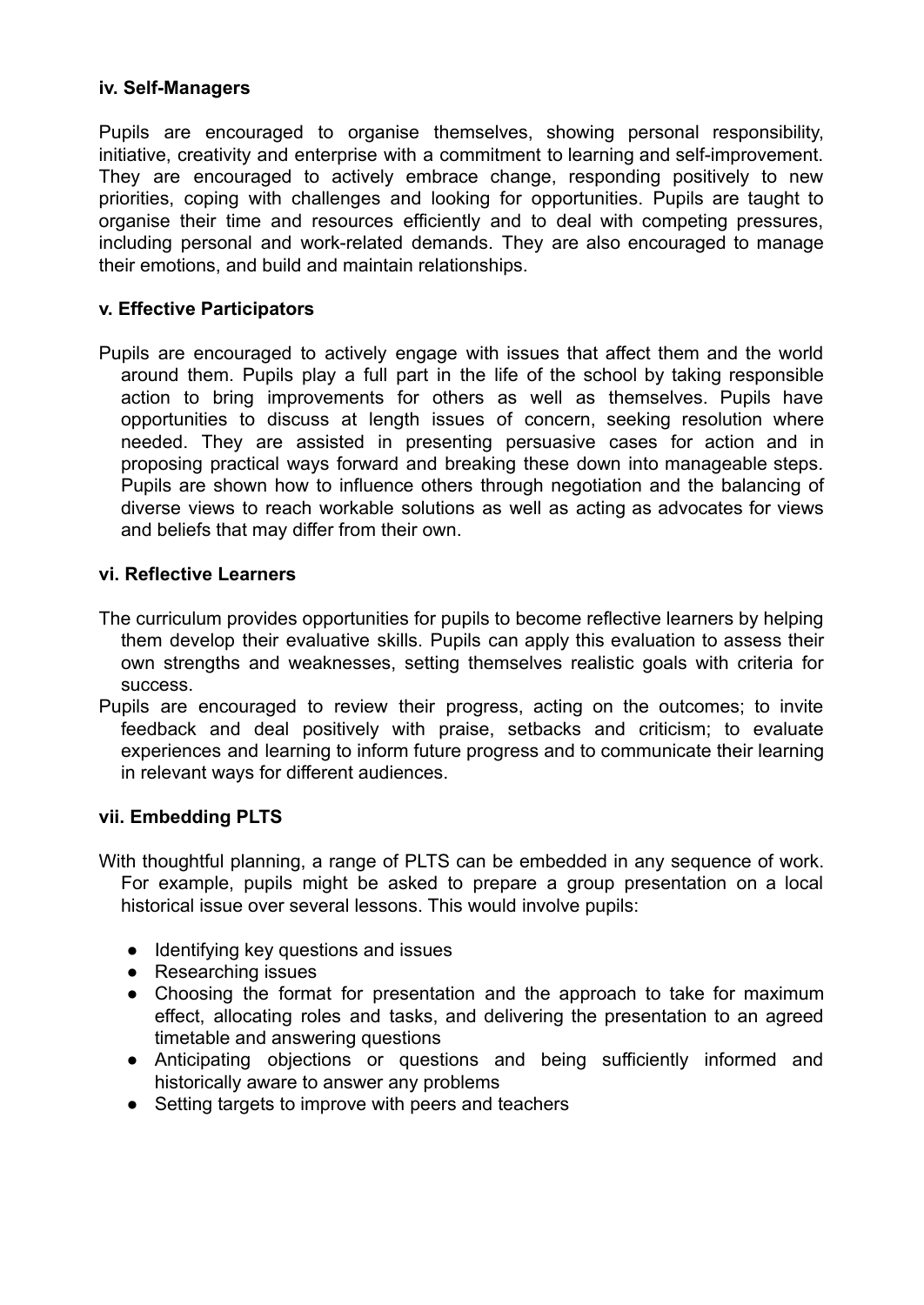### **5. CROSS-CURRICULUM DIMENSIONS**

Cross-curriculum dimensions provide important unifying areas of learning that help young people make sense of the world and give education relevance and authenticity. They reflect the major ideas and challenges that face individuals and society. Subjects and topics are not taught in isolation but with constant reference to other subjects in the curriculum or other topics areas. At all times children are encouraged to see and investigate the connections between different disciplines as well as the connections with their own lives.

Cross-curriculum dimensions include the key areas of identity and cultural diversity, healthy lifestyles, social participation, enterprise, global dimension and sustainable development, technology and the media (including online safety), and creative and critical thinking.

- One of the fundamental aims of the curriculum is to allow the pupil to see and be able to make connections between their everyday, real lives and the occasional abstract nature of academic learning. To this purpose, pupils are assisted in all subjects, to see how a subject area, whether a mathematical problem or a passage of literature relates to and mirrors their everyday lives.
- This is firstly achieved through teacher led discussions at the beginning and throughout each lesson, involving every child and thus ensuring that each pupil has a concrete understanding of the topic area.
- Secondly, everyday life connections are made through field trips related to each subject. The school's location in the New Forest is an invaluable and much used resource in this respect.
- All subjects in the curriculum are taught in an inclusive manner, which makes links between other subjects.
- Literacy is a cornerstone of all subjects and is applied in the majority of lessons with reference to, and often in conjunction with, the literacy lessons taught at the time.
- Where applicable numeracy skills are also accessed in a variety of lessons, from collecting data in subjects such as Geography and Science to assisting in the understanding of Music.
- ICT skills are used in all subjects, from Internet research to recorded work.
- Drama is used in all subjects to help illustrate a topic area, from enacting an historical event to acting out the behaviour of atoms in different states.
- The pupils are always made aware of the crossover points between the Sciences, Design and Technology, Music and Geography, which usually cover similar topic areas in the same year.
- Similarly, subjects like English Literature and PSHE often raise issues that are then related to the pupil's studies in other subjects.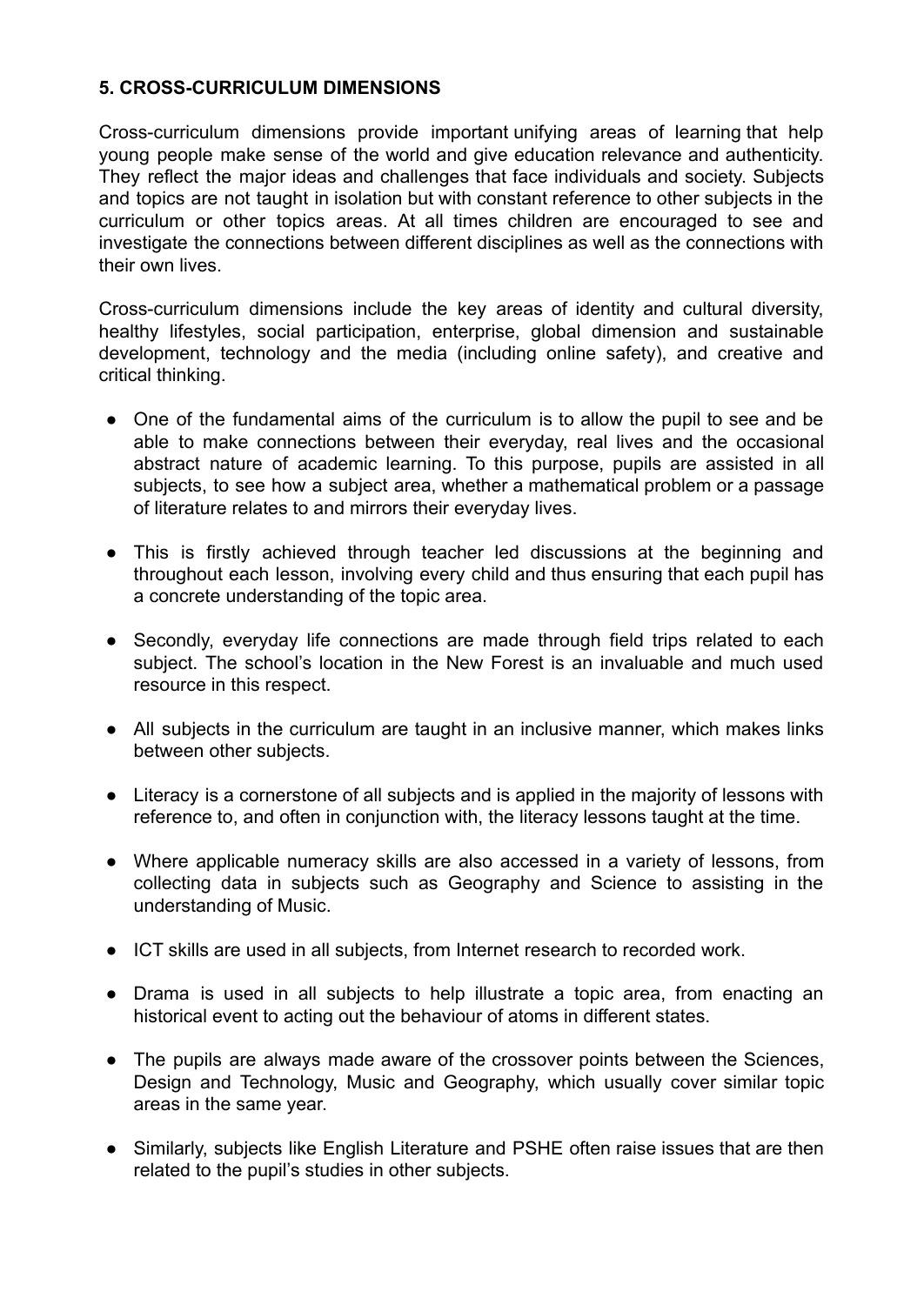- Educational visits and the use of experts from outside of the school further broadens the pupil's perspective and understanding.
- As well as making connections between other subjects and with the pupil's everyday lives, the curriculum is also designed to help the child understand each subject in its own context.
- This is achieved by always considering the history within each subject, from the History of Technology to the History of Rock Music. This is in turn related back to the pupil's History Studies.
- Where possible, reference is also made to the political and cultural history of the time when, for example, studying Darwin's Evolution in Biology or Gulliver's Travels in English Literature.
- History itself is taught chronologically to allow the pupil to absorb a sense of the flow of history, the progression of culture, as well as the cause and effect which underpins all historical events.
- Nothing is taught in isolation. For example, in English Literature the curriculum only uses whole texts and never fragments, whilst in the Sciences the pupils are given a solid understanding of the fundamental laws within Science in a manner which allows the pupil to build up their understanding in clearly defined layers of knowledge.
- To all these purposes the pupils use their knowledge acquired from everyday life, from other subjects and from previous topic areas within the subject studied to hypothesise and answer questions for themselves. The role of the teacher eventually evolves towards the role of a facilitator of questions.
- We also have specifically timetabled thematic days, activity weeks and events

#### **6. ACADEMIC PROGRESSION**

#### a. The Kindergarten

- We believe that before we can teach a child effectively it is essential to build strong foundations. In the Kindergarten, through a careful balance between work and play, we give children sufficient time to develop positive social, personal and practical skills, allowing each child to develop at their own pace.
- The Kindergarten curriculum provides children with the opportunity to absorb the basic skills in Literacy, Numeracy and Knowledge of the World through individual lessons and small group work.
- Kindergarten children develop everyday, practical skills through Practical Life Activities.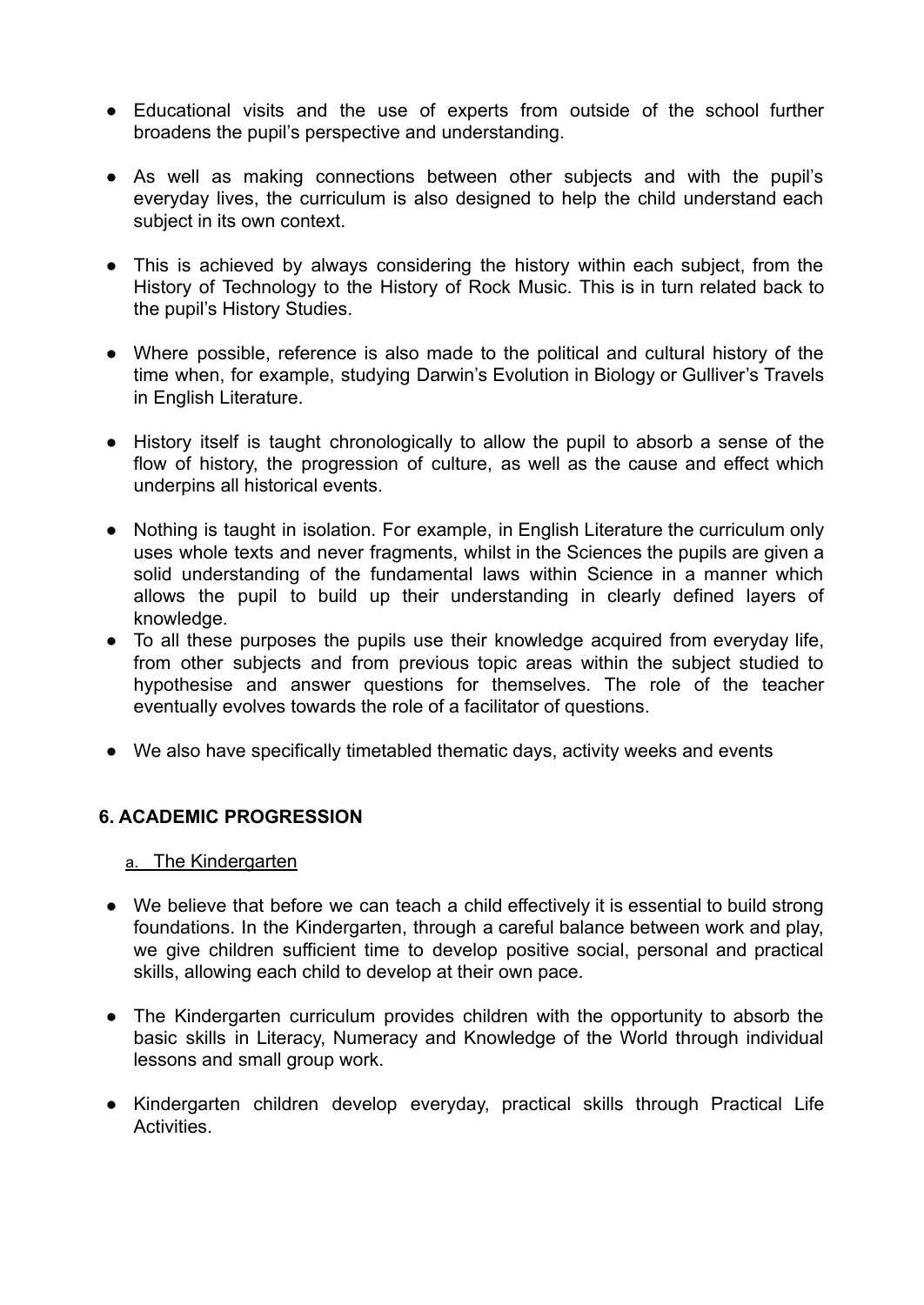- Social and personal skills are developed by giving the children the time and space for role-play, through structured playtime and through the encouragement of self-discipline.
- The Kindergarten curriculum takes a hands-on, active approach to education where, through a combination of drama, activity and the use of Montessori equipment the children 'experience' the subject matter.
- The Kindergarten curriculum is taught in a relaxed manner, without pressure. A balance is sought between encouraging the child to academically progress and allowing the child the opportunity to progress when they themselves are 'ready'. However, we also place a strong emphasis on monitoring children's progress and reporting to parents in relation to the Early Years Foundation Stage (EYFS) profile, in accordance with the statutory Assessment and Reporting Arrangements by using the Tapestry Online Learning Journal.

#### b. The Primary Classes

- As soon as the child has a sound grounding in basic academic skills and good social skills developed through role-play and teacher guidance, they move up to the Primary Classes. This usually happens at the beginning of the academic year in which the child turns 6. However, as each child is different, some children may join the Primary Class earlier, whilst others may join a little later.
- The curriculum of the Primary Classes is designed to develop the children's achievements in relation to the school's Framework of Aims; happiness, confidence, personal awareness, social awareness, emotional intelligence, tolerance and respect for all, free thinking, physical skills, and particularly academic skills. Children are assisted in developing all-round excellence in all these areas in a child-centred, small-scale environment free from overbearing pressure.
- Following a gradual progression of carefully building up the child's knowledge and interest, the Primary Classes continue to lead the child towards self-discovery and the ability to work on their own projects.
- The curriculum is taught through discussion, group tasks, drama and other activities, such as field trips, as well as through written recording.
- Pupils above the age of 10 have the opportunity to record their work on either a laptop or computer.

#### c. The Secondary

- Pupils typically join the Secondary at the age of 11, although this may vary according to the needs of each individual child.
- In the Secondary Classes, while we still maintain our efforts to promote excellence across the entire Framework of Aims, a greater focus is placed on achieving high academic standards. We still maintain a small-scale, child-centred environment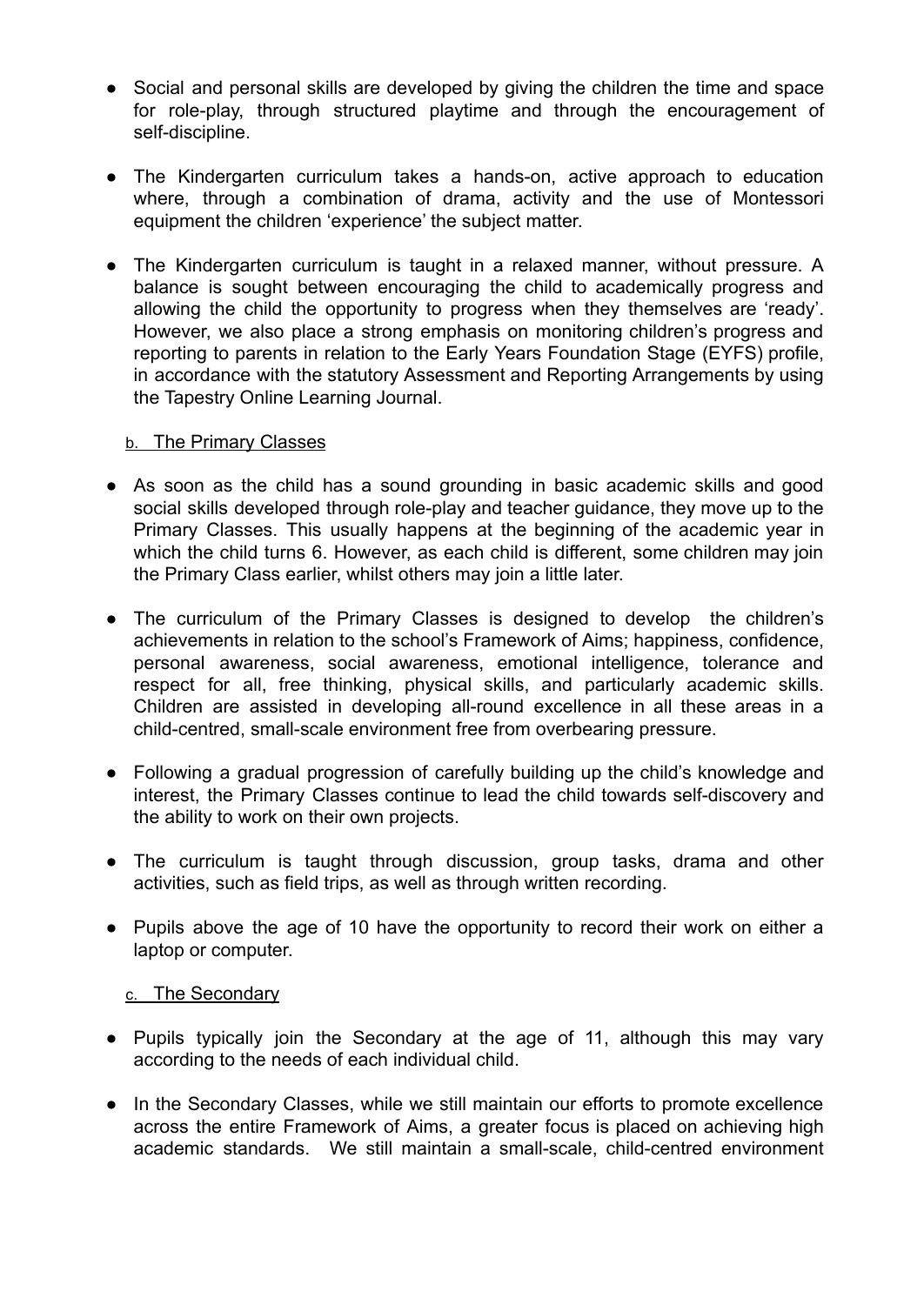and the young people's mental, physical and emotional well-being remains paramount.

- The secondary curriculum is also designed to prepare pupils for taking GCSEs and for life beyond school.
- Secondary aged children have 4 lessons per day. The lessons last for an hour to an hour and a quarter.
- $\bullet$  Secondary pupils also receive more regular homework at first this is usually an hour per night, increasing to 2 to 3 hours once pupils reach Years 10 & 11 and are studying for their GCSEs.
- Following a gradual progression of carefully building up the pupil's knowledge and interest, the Secondary Classes continue to lead the child towards self-discovery and the ability to work on their own projects.
- The curriculum is taught through extensive discussion, group work, drama and other activities, such as field trips, as well as through recording.
- Work is recorded by the pupils on both laptops and paper.
- By the equivalent of Year 10 (although in some cases Year 9) the pupils begin to work towards their GCSEs, where it is expected that most pupils will take between 7 and 10 GCSEs, taken in the equivalent of Years 10 and 11.
- Secondary aged pupils also are taught how to write essays of up to 1,000 words as well as how to take notes in some lecture-like lessons. Secondary aged pupils also begin to undertake their own extensive research. All this helps prepare them for the next stages of Sixth Form College and University.
- Secondary aged pupils are also given opportunities to assist in the Kindergarten as well as prepare lessons in subjects such as Drama in the Primary Classes under the guidance of a member of staff.

#### **7. ASSESSMENT PROCEDURES**

- All levels of assessment are designed to be engaging, sometimes even fun and without undue pressure, but nevertheless challenging.
- All assessment procedures are used to help the child, not to set them up for failure. Children are encouraged to learn from their mistakes rather than see them as an indication of failure.
- Assessment procedures vary according to the children's age and, to a certain extent, ability.
- In the Kindergarten, assessments are largely informal and are based around the teacher's recorded observations of the child both at work and at play. Quizzes and games are also used for assessment purposes.